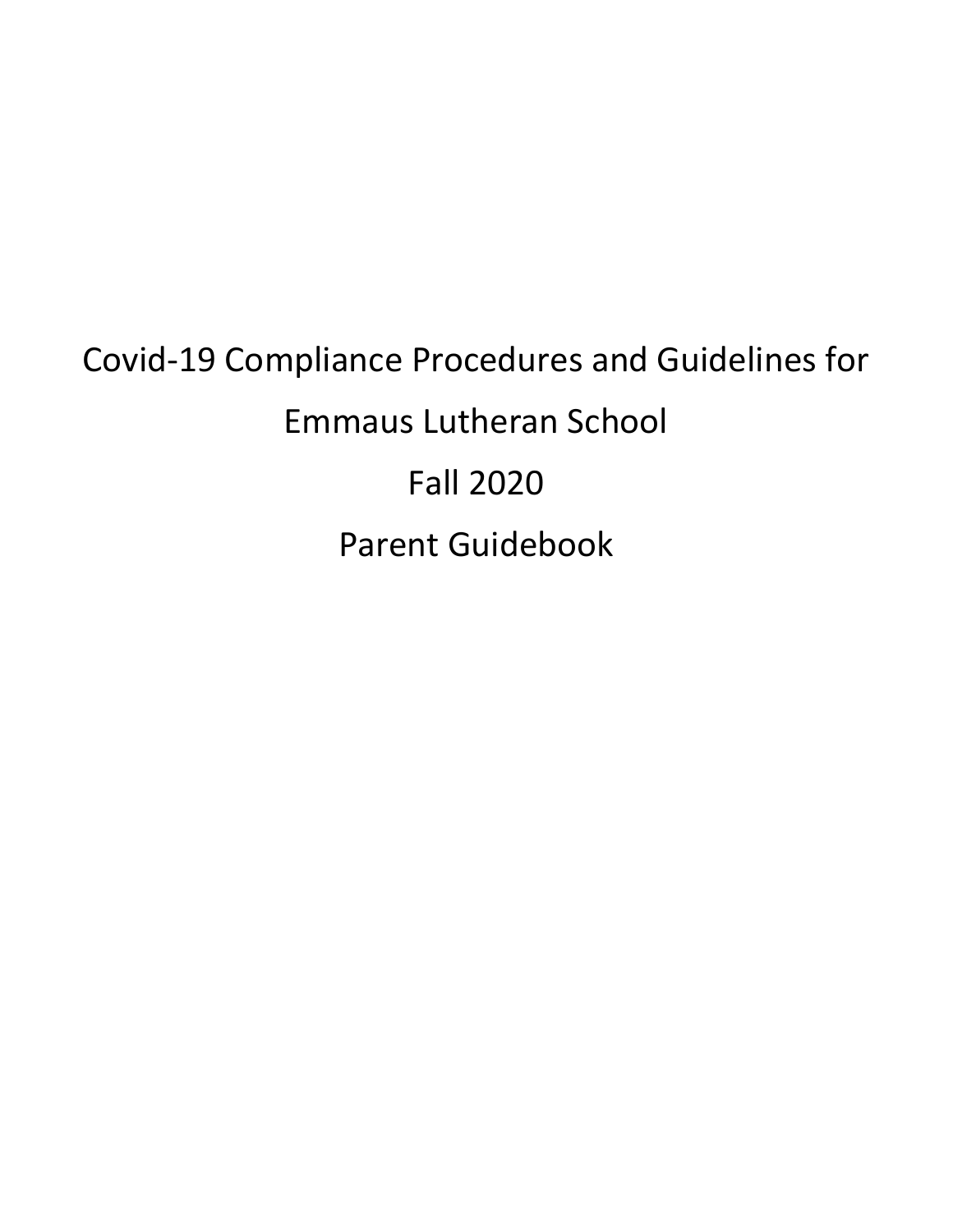#### *July 2020*

*Dear Emmaus Lutheran School Families:*

*The Board of School Ministries and Administration of Emmaus Lutheran School have created guidelines to create a safe environment for its students, their families and the staff members. Measures to follow, at a minimum, the guidelines presented to us by the Los Angeles County and California health authorities, have been put in place. These changes, although some are only temporary, will remain in place for at least the first semester, or until further notice.*

*Emmaus Lutheran School is committed to its mission to help young people, through God's Grace, lead active Christian lives, and excel academically, socially, and physically. In so much as we can during this pandemic time, Emmaus will continue to develop well-rounded students. We know that God's plan for Emmaus, our staff, and your students is perfect, and we are trusting HIM to guide and direct all decisions related to HIS ministry at Emmaus Lutheran.*

*Emmaus understands that this is a difficult time and wishes to be as accommodating as possible while providing quality, Christian education to all of its students. Please understand that these guidelines may seem extreme, unpopular or very different from the normal school procedures, but they are for the safety of all. Prevention of the spread of COVID-19 is a community partnership, meaning that we all must work together to follow the rules and do our part. Doing so will help to maintain that level of safety everyone is striving to achieve. Cooperation is needed from parents, students and staff at all times.*

*In consultation with the CDC guidelines as outlined in the "Stronger Together—A Guidebook for the Safe Reopening of California's Public Schools", the Pacific Southwest District of the Lutheran Church—Missouri Synod "Reopening Our Lutheran Schools" guidelines, the Los Angeles County Department of Health guidelines and representative, the Alhambra Fire Department, other regional Lutheran schools and administrative teams, and Emmaus Lutheran's insurance company, the following requirements and guidelines have been created for those*  who will be on campus during the Fall 2020 session. Above all, constant prayers have been lifted up, knowing *that our God is in control and has a definite and perfect plan for Emmaus Lutheran School. We garner our strength through Him, and we lean on Him for wisdom and understanding.*

*Please note that these guidelines are subject to change, as we navigate through these uncertain times. An updated final set of guidelines will be issued prior to the first day of school, with adjustments for new legislation and changes made. Further note that there will be a remote learning option for families who feel that they wish to have their student remain at home. Again, thank you for your trust in Emmaus Lutheran, and may God provide the comfort you need and the confidence in our school to entrust your child into our care.*

*Serving Him,*

*Mrs. Hittinger, Principal*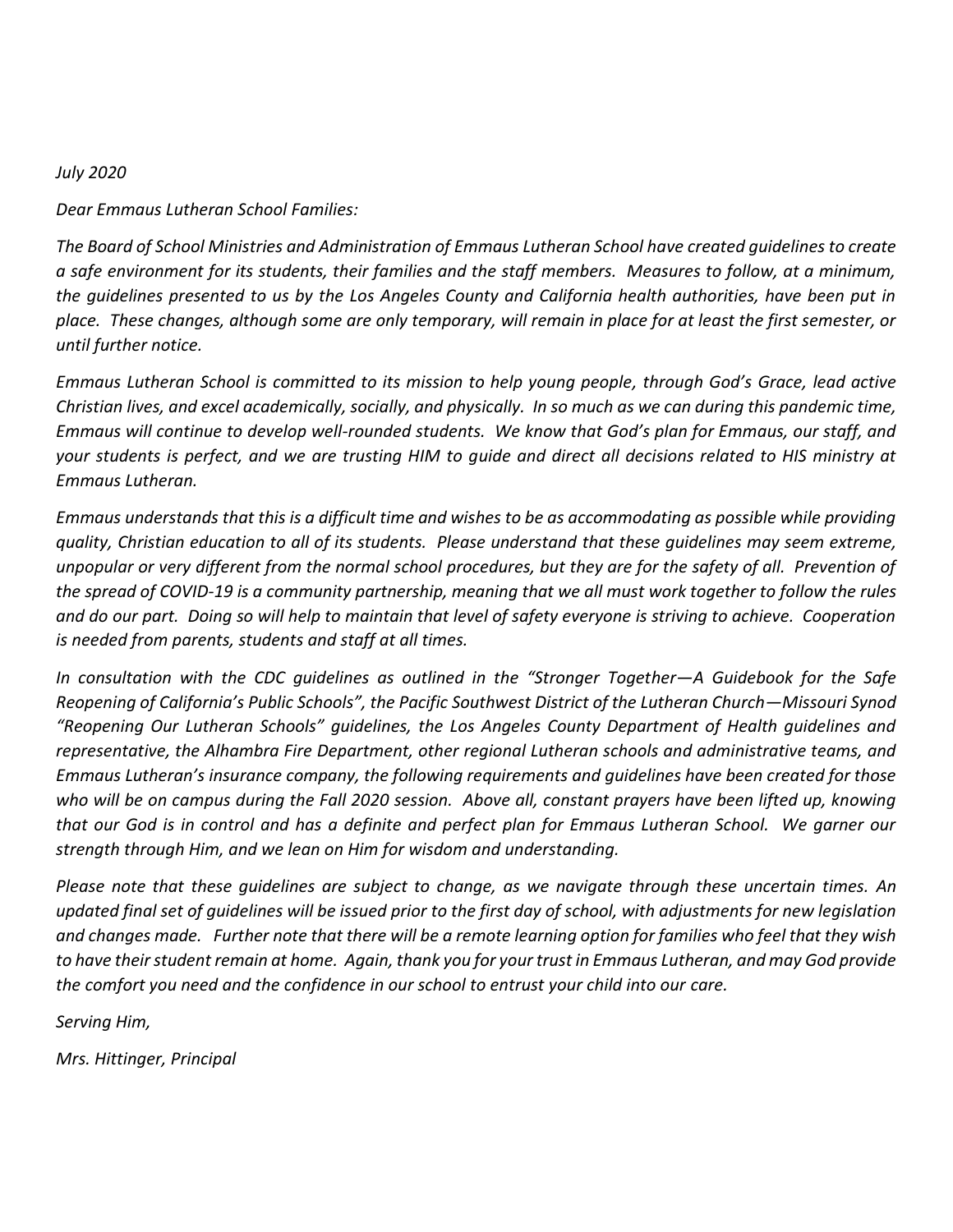CAMPUS CLEANLINESS/DISINFECTION PROTOCOL

- Overall cleanliness standards—Schools must meet high cleanliness standards prior to reopening and maintain a high level during the school year (CDC guidelines quote).
- Toys, books, learning aids, electronic device, and games will not be shared. No stuffed animals or other toys that may be difficult to clean or disinfect are permitted.
- Individual supplies should be kept in a plastic container or in a child's personal space. Teacher may opt to have student keep items in a portable holder. Items used should be cleaned daily. A teacher's procedure for cleaning supplies will be given to parents in writing, posted and included in the classroom handbook.
- Staff will follow manufacturers guidelines for use of disinfectants. Some cleaners require product to sit before being wiped down or some need to be rinsed.
	- $\circ$  Using any cleaning product in a closed area will be avoided—open doors or have good air flow. Running the air conditioner with doors and windows open may be necessary at times.
	- $\circ$  Heavy cleaning will be done prior to students' arrival and after students' dismissal to avoid overwhelming fumes. Wiping down items throughout the day is fine.
	- $\circ$  Supplies provided for school use have been approved for use against COVID-19 by the Environmental Protection Agency (EPA).
- Staff will close off areas used by any sick or infected person and wait 24 hours before cleaning and disinfectant, or as long as possible if it is impossible to wait 24 hours. Moving classrooms temporarily may be necessary.
- Proper circulation will be maintained during school day. This would include use of air conditioning or opening doors and windows to enhance circulation and air flow, unless it is a risk to children due to excess pollen, poor air quality or excessive heat.
- Staff will disinfect surfaces between use including:
	- o Desks and tables
	- o Chairs
	- o Keyboards, phone, headset, copy machines
- Staff will disinfect frequently—once or twice per day minimum, high-touch surfaces, including:
	- o Door handles and knobs
	- o Handrails
	- o Drinking fountains
	- o Sink handles
	- o Restroom surfaces
	- o Toys, games, art supplies, instructional materials
	- o Playground equipment
- Restrooms will be disinfected daily by the custodial service, per CDC recommendation. In addition, counters and restroom handles, soap dispensers will be wiped down at scheduled times during school day, as assigned to staff member.

# CLASSROOMS/CLASSES and CLASS UNITS

- Classes will remain as a unit as much as possible, including during lunch, recess and PE periods.
- Social distancing measures with the six-foot distancing of students, staff, and desks have been put into place and will be enforced. Plexiglas desk shields will be used in classrooms.
- External teachers will report to the given classroom to teach classes.
- There will be no library, choir, hand bells or after school enrichment programs (with the exception of homework help) until further notice.
- Chapel services and assemblies will be done remotely, with students remain in classrooms.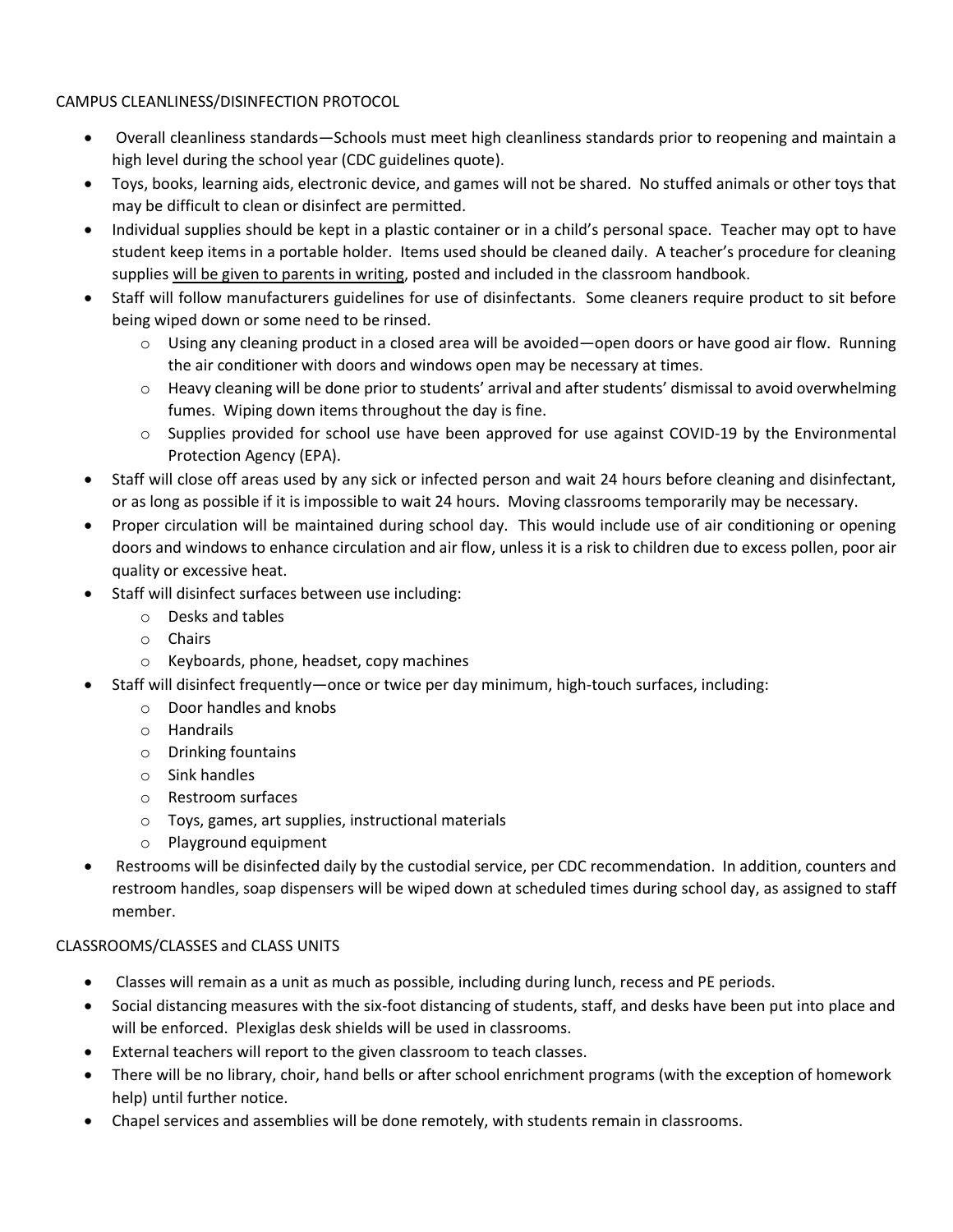There will be no off-campus field trips for first semester. \* (Sacramento, Catalina and DC trip (second semester) will be postponed or canceled as determined necessary).

### FACE MASKS AND COVERINGS FOR STUDENTS, STAFF AND VISITORS TO CAMPUS

- Per California guidelines, face masks and proper PPE items will be worn by students, staff and visitors while on campus.
- Teachers will create guidelines for maintaining face mask regulations during class and outside activities time.
- Exemptions from this guideline will be made based on medical conditions and needs. A doctor's note may be requested.
- Parents, please note: If someone is on campus without a mask, it may be due to an exemption. Emmaus staff is prohibited to discuss any medical condition with anyone other than the person directly involved.

### HANDWASHING AND HAND SANITIZER PROTOCOL

- Handwashing is the number one method for stopping the spread of germs.
- Students will be taught and lessons reinforced on a regular basis about proper hygiene measures, including handwashing, elbow coughs and sneezes, and hand sanitizer procedures.
- Students must wash hands or sanitize in the morning when entering classroom.
- Students must wash hands or sanitize before and after eating lunch and after use in the restroom or after blowing nose, coughing or sneezing.
- Hand Sanitizer must be used when hands are not washed anytime entering any classroom or office building. Hand sanitizer stations will be placed on the inside door of each classroom.
- Handwashing includes scrubbing hands with soap for at least 20 seconds and drying hands thoroughly with a single use towel. (Mrs. Hart is creating a school song to sing (in one's head) when washing hands as a way to ensure the length of time is remembered.
- Signage will be placed appropriately to remind students to wash hands or sanitize.

#### **ILLNESS**

- Students should stay at home when appropriate.
	- $\circ$  Students and families should stay at home if any of the following symptoms are experienced:
		- **Fever or chills**
		- Cough
		- **Shortness of breath or difficulty breathing**
		- **Fatigue**
		- **Muscle or body aches**
		- Headache
		- New loss of taste or smell
		- **Sore throat**
		- **Congestion or runny nose**
		- **Nausea or vomiting**
		- Diarrhea
	- $\circ$  If student lives in a community where COVID-19 is or might be spreading.
	- o If symptoms are noticed at home, parents should do the following:
		- **Take temperature**
		- **Practice social distancing by maintaining 6 feet of distance from others, and stay out of crowded** places.
		- **FIMILE 15 Follow CDC guidelines if symptoms develop.**
	- o Stay at home and monitor health if exposed to COVID-19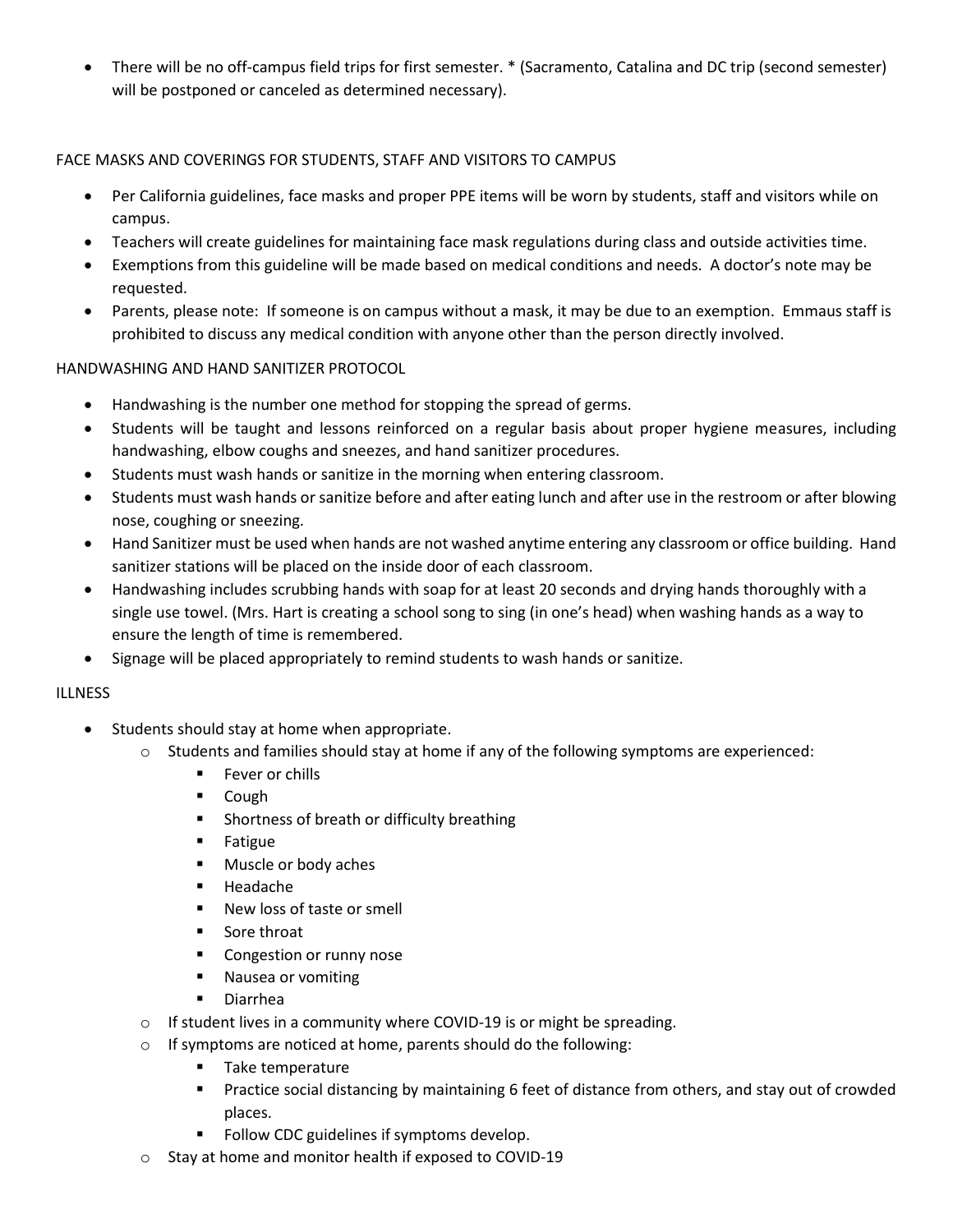- **Stay home for fourteen days if exposed.**
- **EXP** Check temperature twice per day and watch for symptoms of COVID-19
- Notify school of reason for extended absence. Students will be offered the remote learning platform during extended absences so that education will continue.
- Stay away (as much as possible) from others who may be high risk of getting COVID $-19$ .
- If you are diagnosed with COVID-19, if you are awaiting test results, or you have fever, shortness of breath or other symptoms.
- If student or immediate family member has traveled from somewhere outside of the United States or on a cruise ship or river board, quarantine for fourteen days is required.
	- $\circ$  Students or family members (siblings or parents) are not allowed at school for the fourteen-day period.
	- $\circ$  Designate a specific room for the infected person in order to limit exposure to others.
	- o Students in quarantine may do remote education during absence.
	- o Follow CDC Guidelines for international travel.
- Students will be monitored by staff throughout the school day and staff will follow the below guidelines:
	- o If a student shows signs of illness, student will be sent to the office for evaluation.
	- o Students will have temperature taken and symptoms assessed.
	- o Students with a temperature **100.4** or above AND/OR displaying other symptoms of illness will be sent home.
	- o Students will remain in the sick room until parent arrives.
	- $\circ$  Student belongings will be packed by the teacher and set outside the classroom door. Parent of sick student may pick up personal belongings when picking up student from school.
	- o **Students with a temperature 100.4 are not allowed to return to school until student is fever-free for 24 hours without temperature-altering medication (such as Tylenol or fever-reducers).**
- If COVID-19 symptoms are recognized, medical evaluation may be necessary.
	- If a confirmed case of COVID-19 has caused exposure to the school:
		- o Local health officials will be notified immediately.
		- o Students and staff will be dismissed immediately for at least 2-5 days.
		- o During closure, all activities will be canceled or postponed.
		- o Families and staff will be discouraged from gathering or socializing with others, as to minimize the spread of exposure.
		- o Deep cleaning and disinfecting will be completed to areas that the confirmed person was in or around. There will be a 24 hour wait period before cleaning will begin.
		- o A determination as to when it is safe to return to school will be made on a case-to-case basis. As soon as it has been deemed safe to open, parents will be notified and school will resume.
		- $\circ$  In the event of a temporary school shut down, the remote learning plan will be put into effect so that no inconsistency in education will take place.
- Confidentiality will be observed under all circumstances. Staff members will not be permitted to give personal information to anyone about a student, staff member or school family. Because we are a Christian community, we will continue to pray for those who are ill, but will not tolerate accusations, misinformation of sharing of personal information.
- A plan for Emmaus Lutheran staff members has also been established with similar guidelines.

## LUNCH

- As long as it is safe to do so, students will take their lunch outside to the pavilion to eat. Tables will be marked for distanced seating and students will be assigned a spot.
- Students picking up lunch will do so from Ms. Amy at pavilion area and not in the gym.
- Students will be excused to play, and area disinfected with spray and wiped down when dismissed.
- Lunch tables will be washed prior to first lunch recess daily.
- If weather becomes an issue, students will eat in classrooms and Ms. Amy will bring lunches to each classroom.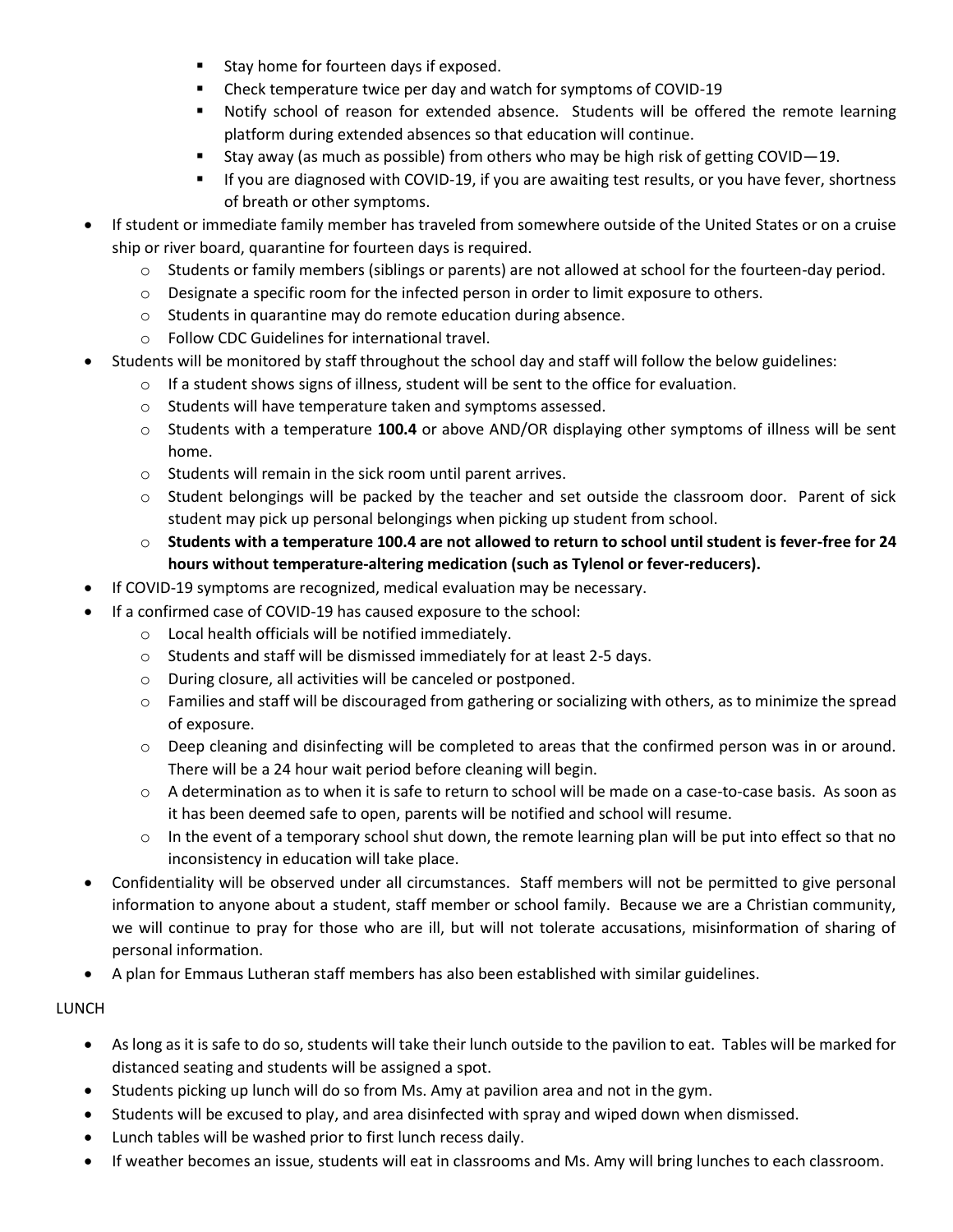- If students remain inside for lunch, teachers will remain with students but be provided a short break for restroom use with a lunch supervisor coming to the classroom.
- NO sharing of food from student to student will be permitted.

## PARENTS

- Parent Communication for school business needs
	- o Emmaus has three offices to help parents with school related needs.
- School Office:
- Mrs. Reid, office manager
- (626) 289-3664 X107
- [breid@emmausalhambra.org](mailto:breid@emmausalhambra.org)
- Oversees school related paperwork, transcripts, lunch orders, screenings, enrollment inquiries, Gradelink related questions, parent communication, access to classrooms/notes for teachers, tardies, early dismissal, and sick children.
- Financial Office:
- Ms. Hayley, Financial Secretary
- (626) 289-3664 X101
- [hxu@emmausalhambra.org](mailto:hxu@emmausalhambra.org)
- Oversees school financial payments, field trip money, chapel offering, and the like.
- Can make arrangements to take funds out of VANCO to alleviate need to come on campus.
- Text or communicate with Ms. Hayley prior to coming to campus to make financial payments in cash.
- Principal's Office:
- Mrs. Hittinger, Principal
- (626) 289-3664 X105
- [khittinger@emmausalhambra.org](mailto:khittinger@emmausalhambra.org) o[r kit.hittinger@gmail.com](mailto:kit.hittinger@gmail.com)
- Oversees parent concerns, communication, student discipline issues, teacher concerns, etc.
- A response will be given within a timely manner, and as needed, an appointment will be made to speak in person or via Zoom.
- **PARENTS ARE NOT PERMITTED ON CAMPUS DURING DROP OFF or PICK UP times.** We realize this is not ideal, and it is TEMPORARY, so we offer some suggestions to make school business needs easier.
	- $\circ$  Please call or email Mrs. Reid or Ms. Hayley with questions or needs pertaining to school business. Either will respond to you ASAP in order to help you.
		- During morning drop off, a designated school staff member will be in the parking lot(s) to collect paperwork that must be dropped off, and will assure you that it will be given to the appropriate office. A follow-up email or phone call will be given, as needed.
		- Items that must be turned in may be sent with students to be delivered to the school or financial office. The teacher will ensure that items will be delivered to the appropriate office.
		- Call ahead if a child must be picked up early or will be arriving late to school.
		- **Temperature checks will be completed before any parent will be permitted on to campus.**
		- **Plexiglas window shields have been installed for the safety of both parents/visitors and staff.**
		- **No late lunches will be allowed to be brought on campus**. Students will be given a lunch by Hello Kitchen, and parent will be charged accordingly.
	- o Teachers will establish a means of communication with parents, and this will be included in the parent/classroom handbook. Email, text, or class-related apps are all means of communication that will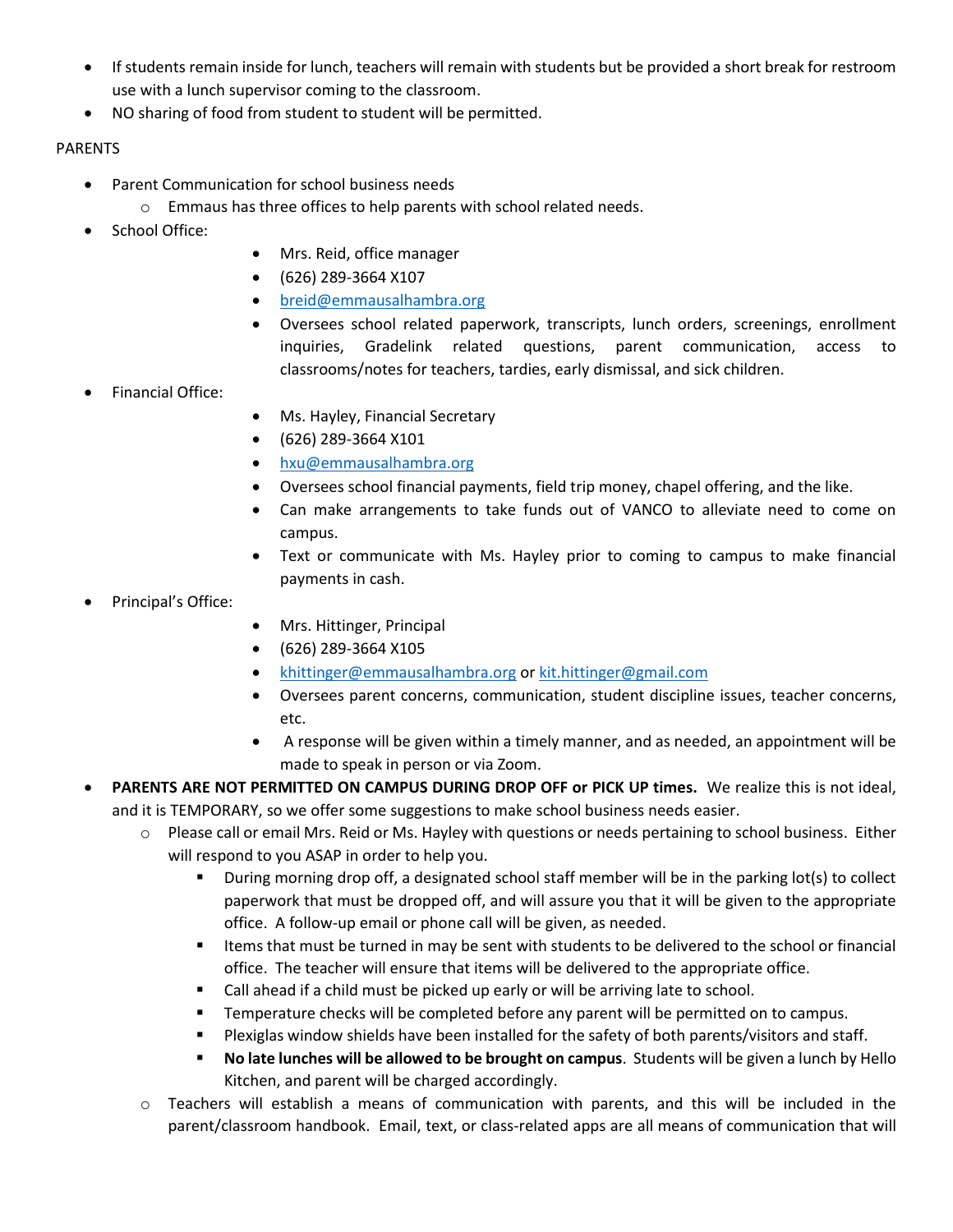assure the teacher will respond in a timely manner. If a parent needs to come on campus, then an appointment may certainly be made.

## PLAYGROUND USE AND RECESS TIME

- RECESSESS
	- $\circ$  There will be three recess/play area zones for students to play in, and classes will be assigned weekly to a different zone.
		- Zone 1: Woodchips, Sandbox area and asphalt to the east of sandbox area
		- Zone 2: Grassy field and asphalt southwest of field next to Kindergarten
		- Zone 3: Basketball courts
	- o Students must provide equipment from classroom or home to use during recess time.
	- $\circ$  Social distancing as much as possible is enforced and students must wear masks when less than six feet apart. Students exerting physically will not need to wear masks (running, etc.).
	- o No physical contact sports allowed (for now).
- **•** CLEANING
	- $\circ$  At the end of each recess, it is the teacher's responsibility to ensure that all equipment is brought in from the playground and disinfected between usage.
	- $\circ$  Sand toys will be placed in the disinfectant bucket to be cleaned by playground supervisors.
	- o Big toys will be cleaned prior to first recess daily.

### REMOTE LEARNING

It is felt that the best situation for a student is to be in class daily, but Emmaus understands the concerns of parents who are not comfortable sending a student back to school during the fall semester. Learning from our emergency remote-learning routine from last spring, the teachers and administration have developed a stronger remotelearning program that has combined research with what was learned, in order to provide a more robust program

- Grade level teachers have been asked to create three scenarios for online learning (remote learning):
	- o Students who will be learning from home daily.
	- $\circ$  Students who may have an extended absence due to illness or quarantine.
	- o All students learning remotely due to "shelter in place" order or school closure.
- Guidelines for grade level consistency have been established, including the following:
	- $\circ$  Teachers will present core subject lessons live daily via Google Meet. Videos of the teacher may be added as well to reinforce learning. As all subjects are important, core classes, whenever possible, will be taught during the morning hours.
	- $\circ$  Teachers will have written plans for each of the three above-mentioned scenarios that will be included in each classroom handbook and posted on class web pages.
	- $\circ$  Assignments will be delivered electronically, as often as possible, and will be submitted electronically, to minimize paperwork. All assignments are expected to be completed unless specifically advised differently per the teacher.
	- $\circ$  Friday afternoons will be designated as "remote-learning students only", and those students will be asked to come to campus to meet with teachers, get assignments, complete assessments, etc. Session length and times will be determined based on the number of remote-learning students. Live-session students will have a minimum day on Friday.
	- o Attendance will be taken daily for all students. Remote-learning students will be expected to be on time and present daily in class via Google Meet, as required by the teacher. Parents will be notified daily if a student is not present, unless prior arrangements have been made. It will be the responsibility of the parent to reinforce attendance from home.
- Parents will be asked to commit to either the remote learning platform or the on-campus (live) platform by August 1, so that Emmaus can finalize plans for fall 2020. A survey asking for initial preference will be sent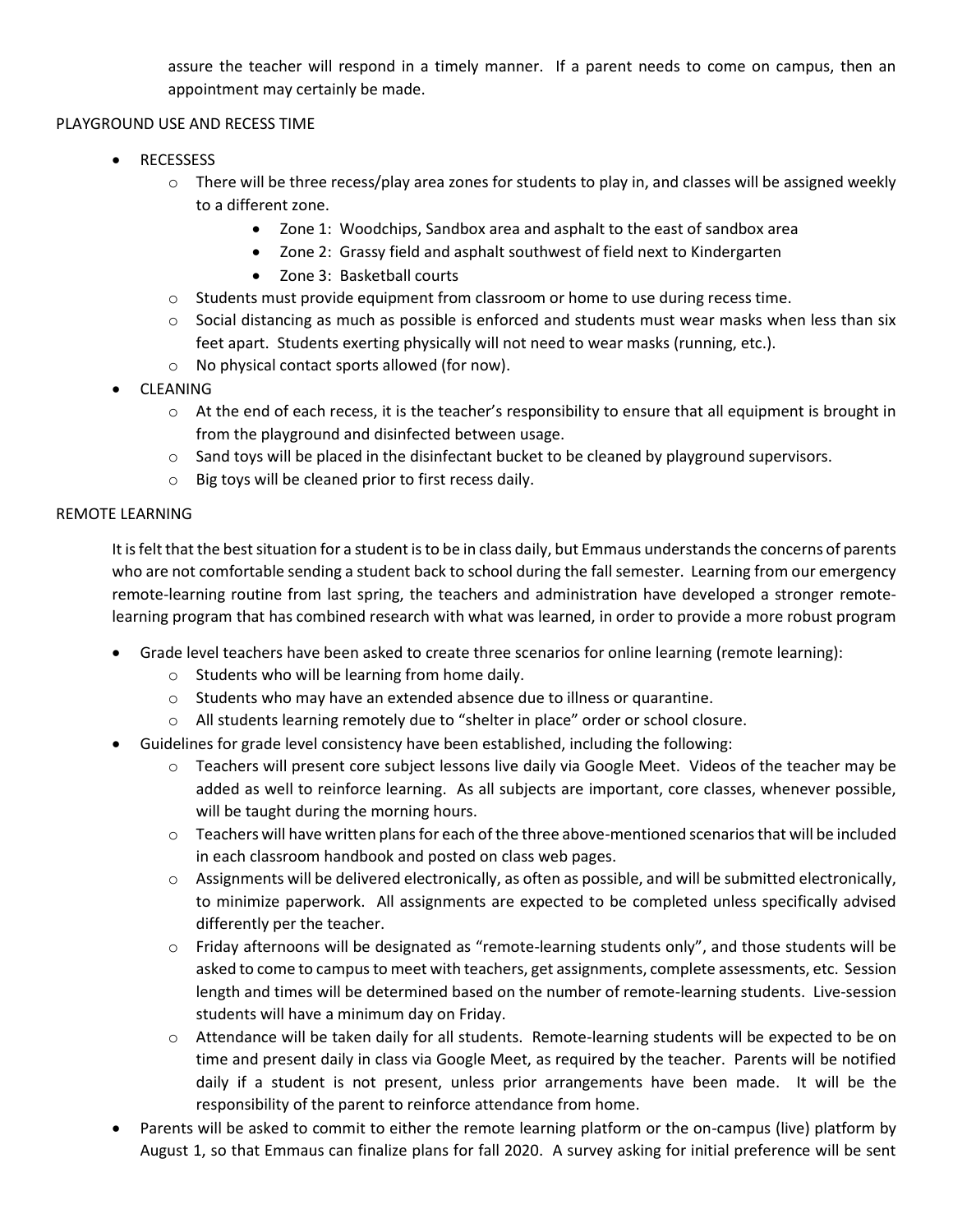home with the guidelines, and followed up with a student's emergency contact information form, due August 1, where the final choice will be given.

- $\circ$  Emmaus is an educational institution with its focus on developing a well-rounded child. We believe that we can do this with both our remote-learning format and our live platform, given the guidelines in place and those put upon us by the local authorities.
- $\circ$  Parents wishing to change platforms will be allowed to do so, but there are a few conditions for this:
	- Students moving from remote-learning to live-learning will be permitted to do so as long as there is space in the classroom to make this change without compromising the students already in the live-learning format.
	- A week's notice is given prior to making a change.
	- Since these guidelines are for first semester only, one change per semester will be accommodated.
	- Students moving from live-learning to remote-learning, for reasons other than temporary absence due to illness, will be granted this change, as long as the one-week notice is given.
- $\circ$  Tuition for both formats will remain the same. As stated, Emmaus is providing the same education in both formats. It is the parent's option to choose to have a student stay at home to learn. The school's expenses are no different with either format, as the same teachers are teaching and providing the service and expectations in both formats. Remote-learning students will be given the same opportunities to ask questions, seek help, and be part of the community via online, so they have the same advantages as those students in the live-format community.

### SCHOOL SUPPLIES

- Students will be supplied a list of school supplies, per usual.
- Students will only use the supplies that are provided from home. There will be no communal supplies or sharing of supplies between students.
- Students will keep items at desk, in backpack or in locker, per the teacher's guidelines.
- Items used throughout the day will be cleaned and put away prior to the end of the school day.
- Students are asked to have different supplies for home use, so that items will not need to be transported back and forth from home to school.
- Remote-learning students are expected to have all listed supplies, unless directed differently by the classroom teacher.

## STUDENT DROP-OFF AND PICK-UP

- Morning Drop Off: NO PARENTS WILL BE ALLOWED TO COME ONTO CAMPUS from 7:50-8:15 morning drop off time.
	- o Grades 1-8 Procedure:
		- All drop-off vehicles will enter through the south Almansor parking lot entrance (closest to Baldwin school). From there, cars will line up going north to south and then looping opposite the regular flow of traffic to be positioned in front of grade 6 gate (a map for clarification will be provided closer to the beginning of the school year).
		- **Please provide hand sanitizer for your student prior to exiting the vehicle.**
		- Stations will be set up to take and record temperatures and check for mask and proper attire prior to parent leaving and student being admitted on to campus. Those with a measured fever of **100.4 or above** or are not following dress code guidelines will be sent home.
		- **Cloth masks must be worn as students exit vehicle and prior to temperature check and remain on** while on campus (unless designated differently during classroom settings per teacher guidelines).
	- o Grades K (and siblings of Kindergarten students) Procedure:
		- **Parents will enter the basketball court parking lot off of Los Higos.**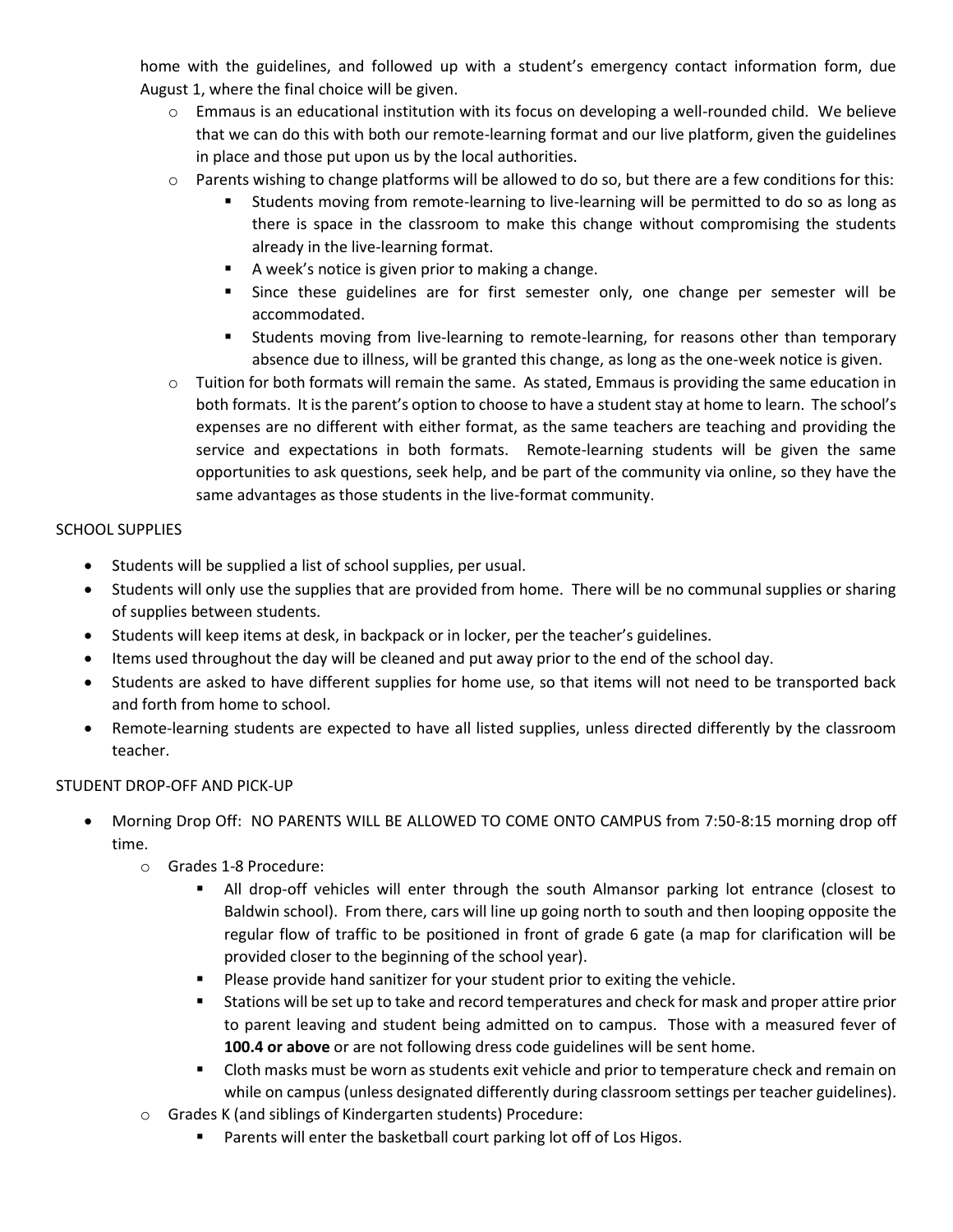- Parents will park and walk student to check-in table located outside of the Kindergarten classroom. Masks must be worn prior to exiting vehicle and must remain in place while on campus, unless otherwise directed.
- Student temperature will be taken and recorded. Those with a measured fever of **100.4 or above** or are not following dress code guidelines will not be permitted into the classroom and asked to return home.
- **The staff member who checks the temperature will sign student in on the sheet in front of the** parent, indicating the time of drop off.
- **Parents will not be allowed to enter the Kindergarten during the morning drop off time. There** WILL be scheduled time.
- Older siblings may also be dropped off in the same area as Kindergarten students.
- o Grades K-8 Students Arriving Late Procedure:
	- We ask that parents make every attempt to get student to school on time, particularly during this pandemic situation. It is disruptive to the classroom when students are not on time to class.
	- If a student arrives after 8:15 a.m., the parent must call the school upon arrival. Student AND parent will be met outside financial office door by a staff member for temperature check clearance. Once approved, student will be able to enter campus and classroom.
- Afternoon Pick up: NO PARENTS WILL BE ALLOWED TO PICK UP STUDENT FROM CLASSROOM.
	- o Grades K-8 Procedure:
		- All students will be picked up near the back field on campus (a map will be provided closer to the beginning of school). Entrance will be at the north gate, and similar to the past spring's drive-thru parades, parents will drive to the back, pick up student and proceed through the basketball court gate onto Los Higos.
		- Teachers will escort class to designated drop off area and will remain with students until end of grace period time. Students will then be escorted and handed over to EDC staff.
		- Students not picked up by the end of the grace period will be sent to EDC (extended day care). A separate procedure for pick up for EDC will be given at a later date.
		- **Please limit visit with teacher at the time of pick up, as there are parents behind you waiting to** pick up his or her child. Please remember to allow extra time to pick up student at the end of the day, and be careful to DRIVE SLOWLY and WATCH FOR CHILDREN at all times.
	- o Preschool Procedure will be given directly to preschool parents.
	- o Early Pick Up Procedure:
		- **Parents must contact school office prior to arrival for early pickup.**
		- **Student will be sent from classroom to school office for dismissal.**
		- Upon parent arrival, student will be escorted to front door to be released to parent.
		- Pick up rules concerning who may pick up a student still apply. Adults over 18 years old on the student emergency form will be authorized for student pick up.
			- A written note explaining additional adults authorized to pick a student up must be submitted via email or fax to the school office.
			- Verbal communication to add or change authorization will not be permitted.
- EDC Drop Off and Pick Up Procedures: TBD

# TEMPERATURE CHECKS

- Parents are asked to do a temperature check prior to bringing a student to school. If a student has a fever of 100.4 or above, please do not administer a fever-reducing medication and then bring the child on campus.
- As outlined above in the STUDENT DROP-OFF procedure, temperature checks will be done each morning before a student is allowed to be admitted to campus.
- Throughout the day, as outlined in the ILLNESS procedure, student temperatures will be taken, as needed.